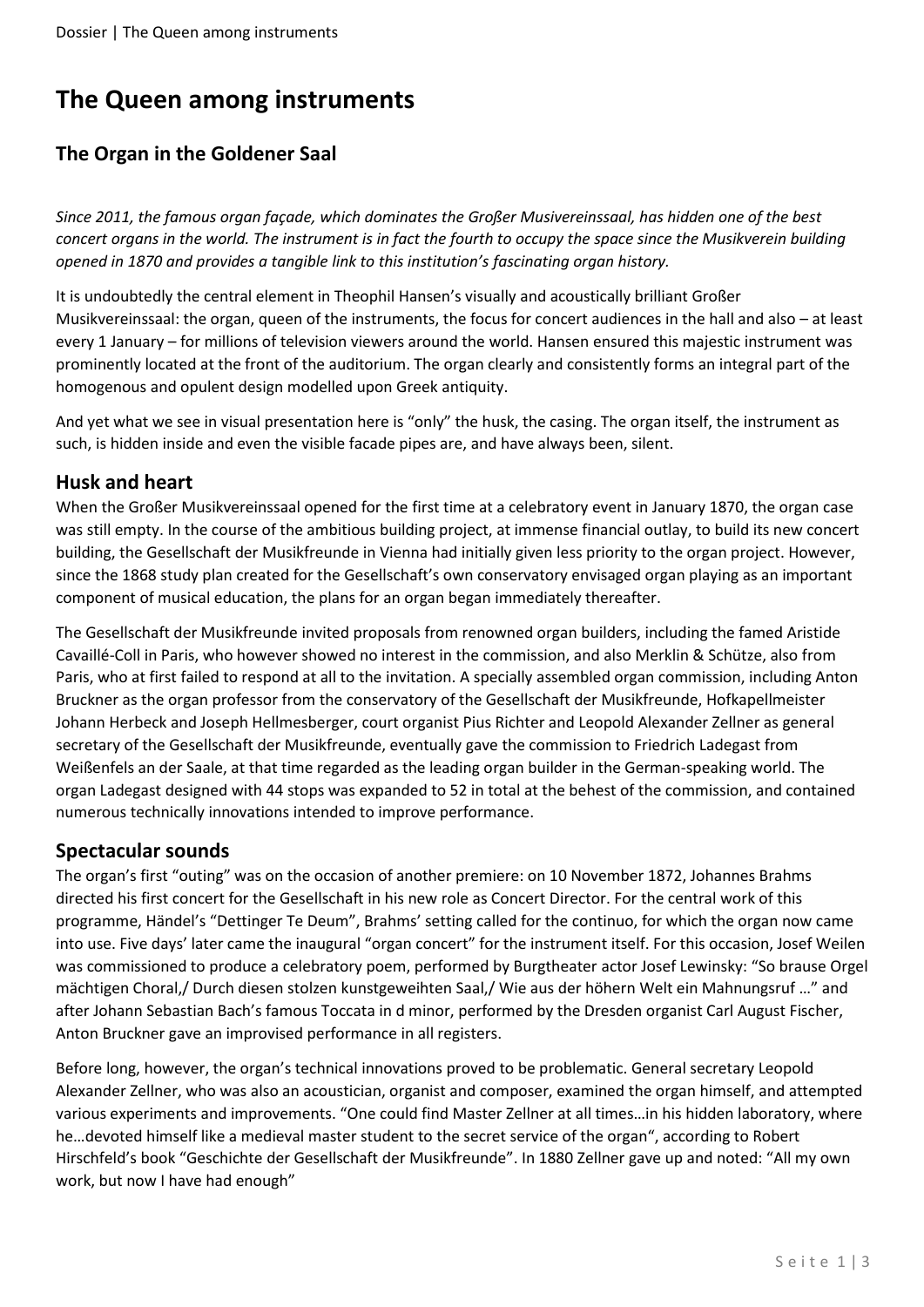# **A question of precision**

Two decades later, the instrument had to be declared unplayable and in 1904 a decision was taken to have a new organ especially built for the Musikverein. The commission was given to the imperial and royal court organ builders (k. u. k. Hof-Orgelfabrik) Gebrüder Rieger from Jägerndorf in Austrian Silesia, known today as Krnov in the Czech Republic. For this instrument with 71 stops, changes were also undertaken to the organ case and the façade was expanded to include more pipes. The organ console, which replaced the Ladegast console at podium level and was now located in the gallery, was encompassed by the centrally located balustrade that it retains today. In a performance directed by Franz Schalk of Bach's B minor mass on 12 November 1907, the Rieger organ was played for the first time, before being presented as a solo instrument on 11 December by court organists Rudolf Dittrich, Josef Labor and Georg Valker.

This organ too, however, faced misfortune. When a grenade found its way into the Musikverein building in the last days of the war in 1945, the organ was damaged and initially underwent emergency repairs. In the course of renovation by Friedrich Molzer in 1948, the disposition was changed and the stops expanded to 80. Signs of wear and tear on the electronic tracker actions built in at that time affected the precision functioning of the instrument

## **An organ renaissance**

Contemplating a second new organ in the 1960s, the Gesellschaft der Musikfreunde engaged as artistic consultant Karl Richter, who was popular with Viennese audiences as a conductor and as an organist. The new instrument was entirely tailored to suit his playing and performance style as well as his repertoire. Richter required precisely 100 stops and electronic trackers, although the functional reliability of mechanical trackers had long been established as superior. The commission for this organ went to companies E. F. Walcker & Cie from Ludwigsburg and Werner Walcker-Mayer from Guntramsdorf near Vienna. From the first concert performance by Richter in 1968 until his untimely death in 1981, the organ underwent a true renaissance at the Musikverein.

Thereafter, however, it became clear that the instrument was too narrowly attuned to one particular organist and furthermore, wear and tear concerning the electronic trackers once again created insurmountable problems. Last but not least, the instrument was little suited to its actual (renewed) principal task as an orchestral instrument.

#### **Expert accompaniment**

In 2000, it was recognised that undertaking a technical renovation would achieve little and was not financially justified. Thus the Gesellschaft faced the prospect of requiring a third replacement organ. The experiences with the previous organs proved helpful in the planning of the new instrument. A commission jury was chosen, comprising five of the world's leading organists, who accompanied the project from the beginning: Dame Gillian Weir from Great Britain, Olivier Latry, titular organist from the Cathedral of Notre Dame in Paris, Ludger Lohmann from Germany and Martin Haselböck and Peter Planyavsky from Austria. Director of the archive Otto Biba joined them as the nominated expert of the Gesellschaft der Musikfreunde in Vienna.

The committee chose the company Rieger-Orgelbau from Schwarzach in Vorarlberg, the successor company to the k. u. k. Hof-Orgelfabrik Gebrüder Rieger in Jägerndorf, which in 1907 had built the Musikverein's second organ. In the concert-free summer months of 2009, the old organ was dismantled and in the summer of 2010, the new instrument was installed. From the opening of that season until an inauguration concert on 26 March 2011, when the organ was blessed by the Archbishop of Vienna Cardinal Christoph Schönborn, a member of the Senate of the Gesellschaft der Musikfreunde in Vienna, the organ voicers were at work over countless night shift hours to regulate the instrument.

# **Wishes fulfilled**

The new organ has been designed primarily with the original role of a concert hall organ in mind: for use as an orchestral instrument in the symphonic repertoire. The quality of its luxuriant and majestic sound as a solo instrument, however, was revealed by Olivier Latry shortly after the opening in a concert for unaccompanied organ in the Großer Musikvereinssaal. He and his organist colleagues of the expert commission, who had presented the new instrument in all its facets during the opening concert in 2011 with a repertoire from Bach to Messiaen, were also the first to sit at the console in the following anniversary season marking the 200th anniversary celebration of the Gesellschaft der Musikfreunde in Vienna's founding in 1812. This instrument has two consoles: a mechanical one